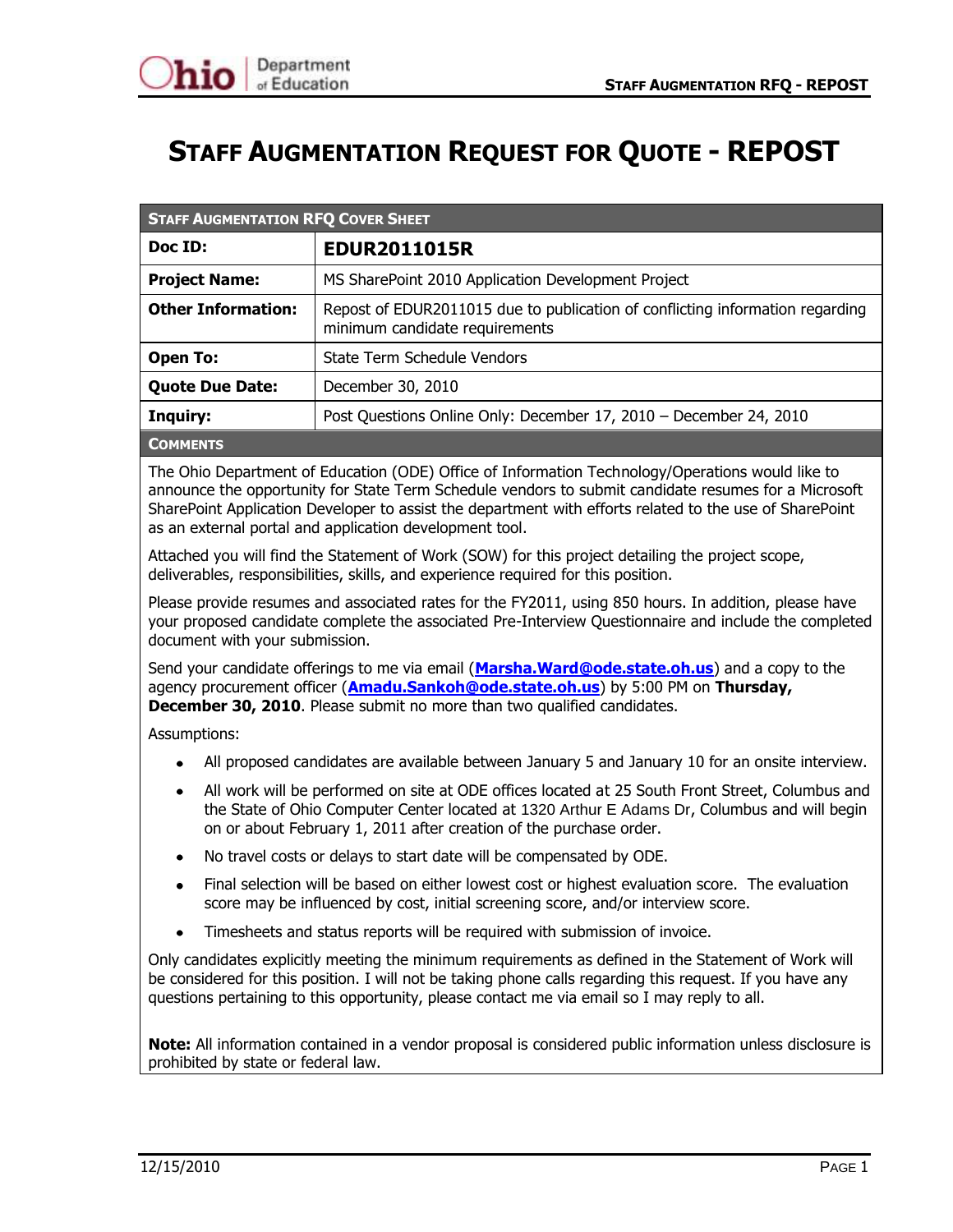

# **SHAREPOINT 2010 DEVELOPER STAFF AUGMENTATION STATEMENT OF WORK**

## **PROJECT IDENTIFICATION**

| <b>PROJECT IDENTIFICATION</b>              |                |                      |  |
|--------------------------------------------|----------------|----------------------|--|
| <b>Project Name</b><br><b>Date Created</b> |                |                      |  |
| <b>SharePoint Application</b>              |                | 11/8/2010            |  |
| Development/Mentoring                      |                |                      |  |
| <b>Prepared by</b>                         | <b>Version</b> | <b>Project Class</b> |  |
| Marsha Ward                                | 1.1            | ◡                    |  |

### **PROJECT INFORMATION**

#### **PROJECT REQUEST**

This Statement of Work (SOW) identifies work to be performed under the anticipated contract to provide the Ohio Department of Education (ODE) Project Management Office (PMO) a full-time Microsoft SharePoint 2010 Developer to support the agency with efforts related to the use of SharePoint as an external portal and application development tool. The contracted resource will provide develop and implement new SharePoint 2010 sites and applicationsdevelopment services, in collaboration with ODE software developers; while instructing and mentoring ODE staff in processes, skills, and best practices for application and service delivery using in order to develop their skills in the area of application development utilizing Microsoft SharePoint 2010.

The work to be completed under this contract will be time and materials based and will commence on or after February 1, 2011 and end June 30, 2011. The hours of support paid under this contract will not exceed 850 hours for FY2011. The continued need for this resource will be assessed at the end of the fiscal year for possible extension for all or part of an additional fiscal year.

#### **Project Background**

ODE has been utilizing SharePoint as an internal resource for several years. There have been numerous occasions in which we have turned to other agencies or organizations to provide SharePoint services for which we needed entities outside of ODE to have access.

Required Federal Stimulus Reporting has been completed utilizing a  $3<sup>rd</sup>$  party survey tool. This process has not been as simple as desired. There are issues with the deployment of the survey, as the survey tool requires a survey to be associated with an individual. There have been situations in which a Treasurer or Superintendent at a school district changed after the survey was released for completion but prior to the close date. Each such situation requires manual handling of the data and in several cases has resulted in multiple sumissions by a single school district.

Internal resources have documented the requirements for a web-based reporting tool. The current survey tool does not provide the required functionality.

#### **Business Drivers**

The hardware and necessary software licenses have been purchased, but ODE software developers does not currently yet have staff with sufficient skills and experience to develop applications utilizing SharePoint services. Training is being made available; however, it has been determined that the best way for ODE development staff to quickly develop the necessary skills is to participate in an actual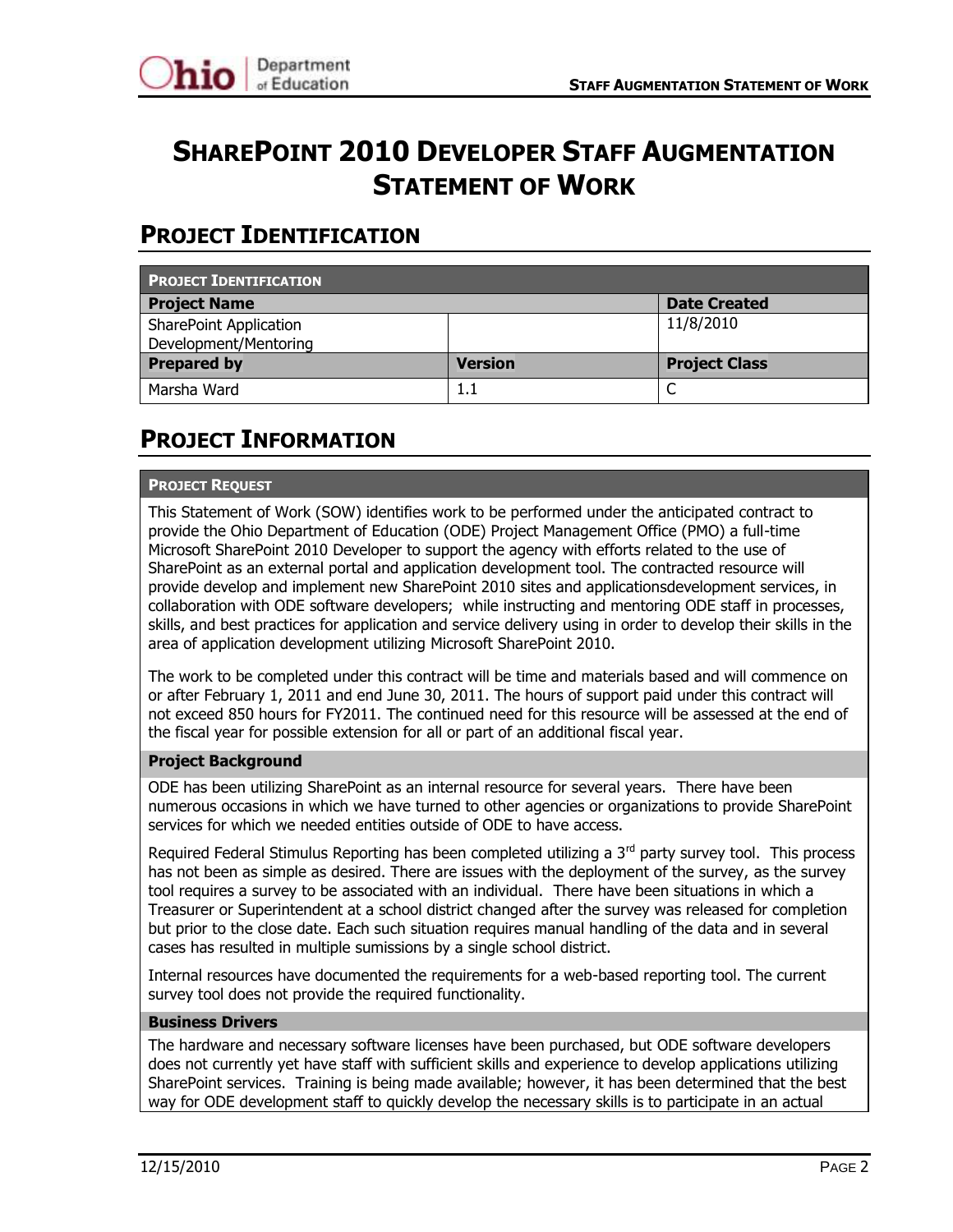development project. The addition of contracted staff with the experience and ability to develop the requested application, while mentoring and guiding ODE staff through the effort, will provide that relevant real-life experience to the involved ODE technical staffsoftware developers.

#### **Scope**

The work of the contractor is to support the ODE development staff in their efforts to design and develop a SharePoint 2010 application that will be used by Ohio school districts to complete required Stimulus Reporting. The selected individual will be responsible for the completion of the ARRA Reporting application while guiding and mentoring ODE technical staff. The individual will be under the direction of the Director of the PMO, as well as the Director of Enterprise Applications. The items performed by this resource will include, but is not limited to the following.

- Validation of documented requirements for the ARRA Reporting initiative
- Design of a SharePont 2010 application that will meet the documented ARRA Reporting requirements
- Lead dDevelopment of the SharePoint 2010 application that will become the ARRA Reporting tool, with ODE software developers as part of the development team
- Guidance and mentoring of ODE software development staff throughout the ARRA Reporting development initiative
- Technical User documentation related to the resulting ARRA Reporting tool
- Consultations with ODE network data center staff where it relates to the configuration of the ODE SharePoint 2010 environment
- Technical documentation to be used by ODE developers in their efforts when developing  $\bullet$ subsequent SharePoint 2010 applications/tools<sup>[MC1]</sup>

The high-level requirements that have been documented for the ARRA Reporting tool are available online at:

**[http://education.ohio.gov/GD/DocumentManagement/DocumentDownload.aspx?Docume](http://education.ohio.gov/GD/DocumentManagement/DocumentDownload.aspx?DocumentID=94689) [ntID=94689](http://education.ohio.gov/GD/DocumentManagement/DocumentDownload.aspx?DocumentID=94689)**.

Other application development projects related to Ohio's Race to the Top Grant or other ODE initiatives may be developed as well. Requirements for these applications have not yet been documented.

#### **Position Objectives**

The objective of this position is to provide SharePoint 2010 development skills as well as mentoring and guidance to ODE staff who will be assigned to assist to participate inwith the project. The initial tool to be developed will be used for ARRA Reporting by Ohio school districts.

#### **Skills and Experience**

The selected candidate is required to have the following:

Minimum skills and experiences:

- Minimum of 10 years IT experience
- Minimum of 2 years experience using Visual Studio, SharePoint Designer, and/or other tools to developing moderately complex tools and applications (e.g. leveraging web services, database driven (including non-SQL Server back ends), workflows, identity based authorization, etc.) **using Microsoft SharePoint 2007 and/or 2010 projects**
- **At least one project of similar size and scope as the ARRA Reporting tool using SharePoint 2010**

Preferred skills and experiences:

- Experience with Microsoft Team Foundation Server  $\bullet$
- Experience leading a team of developers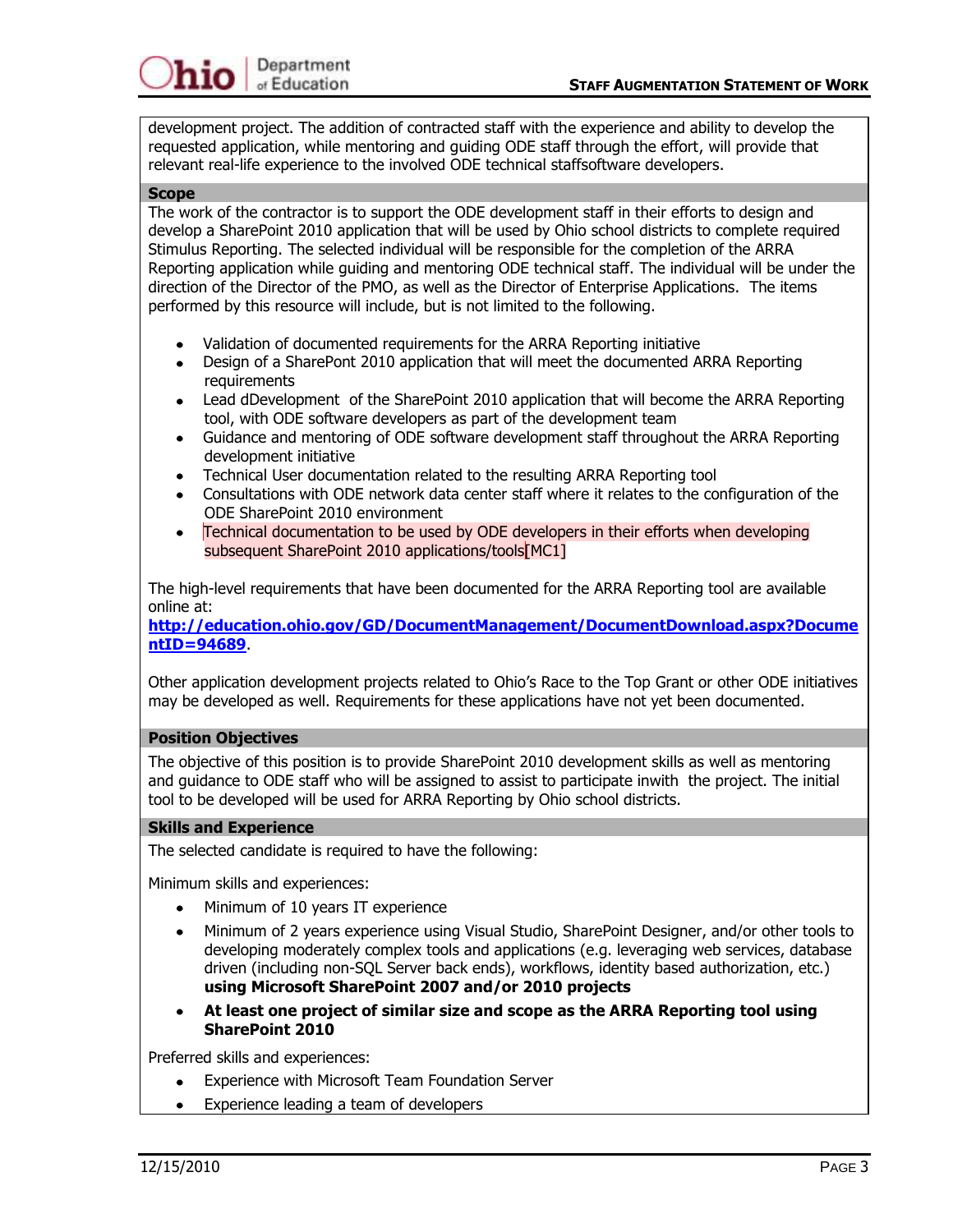- Bachelor's Degree in Information Technology, Business, or appropriate field of study  $\bullet$
- Thorough working knowledge of the entire Software Development Life Cycle (SDLC), IT  $\bullet$ systems and processes, methodologies and their direct implementation to projects
- Excellent oral and written communication skills
- Critical thinker with excellent problem solving skills that can make independent decisions within area of responsibility and expertise
- Works well in and supports a distributed team environment and is adaptive to changes in methodologies and technologies

## **WORK APPROACH**

### **PROJECT MANAGEMENT**

The project will be managed by the Director of PMO using practices established by the ODE PMO using Project Management Body of Knowledge (PMBOK) framework and methodologies. Issues Management and Change Management are addressed therein and the use of these processes will ensure adequate oversight of the effort.

#### **Status Reporting**

The contractor will provide status reports on the same cycle as the timesheets required by their firm. Timesheets and status reports will be reviewed and signed by the Director of the PMO or assigned ITO Manager and will accompany invoices submitted to the PMO for payment. The contractor will also be required to provide a weekly activity report detailing the high-level activities of the previous week.

#### **Schedule**

The contractor will be responsible for meeting all timelines designated by the Director of the PMO and/or assigned ITO Manager. The contractor's daily work schedule will be dictated by the needs of the project and agreement with the Director of the PMO and/or assigned ITO Manager.

### **Participation in Meetings**

The contractor will participate in meetings with personnel or groups recommended by the Director of PMO, Director of Enterprise Applications, and/or assigned ITO Manager.

#### **Vendor Personnel**

The vendor is responsible for replacing, in a timely manner, any personnel whose skills the ODE determines to be inadequate to perform the tasks required. The vendor must obtain equally-qualified replacement personnel for any personnel who become unavailable during the course of the project. If a suitable candidate is not offered, the engagement will cease and be re-bid.

#### **Acceptance Criteria**

Only candidates meeting all of the minimum requirements will be considered for this engagement.

### **Non-Disclosure Agreement**

The candidate will be required to sign a non-disclosure agreement that prevents disclosure of any data obtained while on the engagement which can be used to personally identify any parties at anytime either during or after the engagement.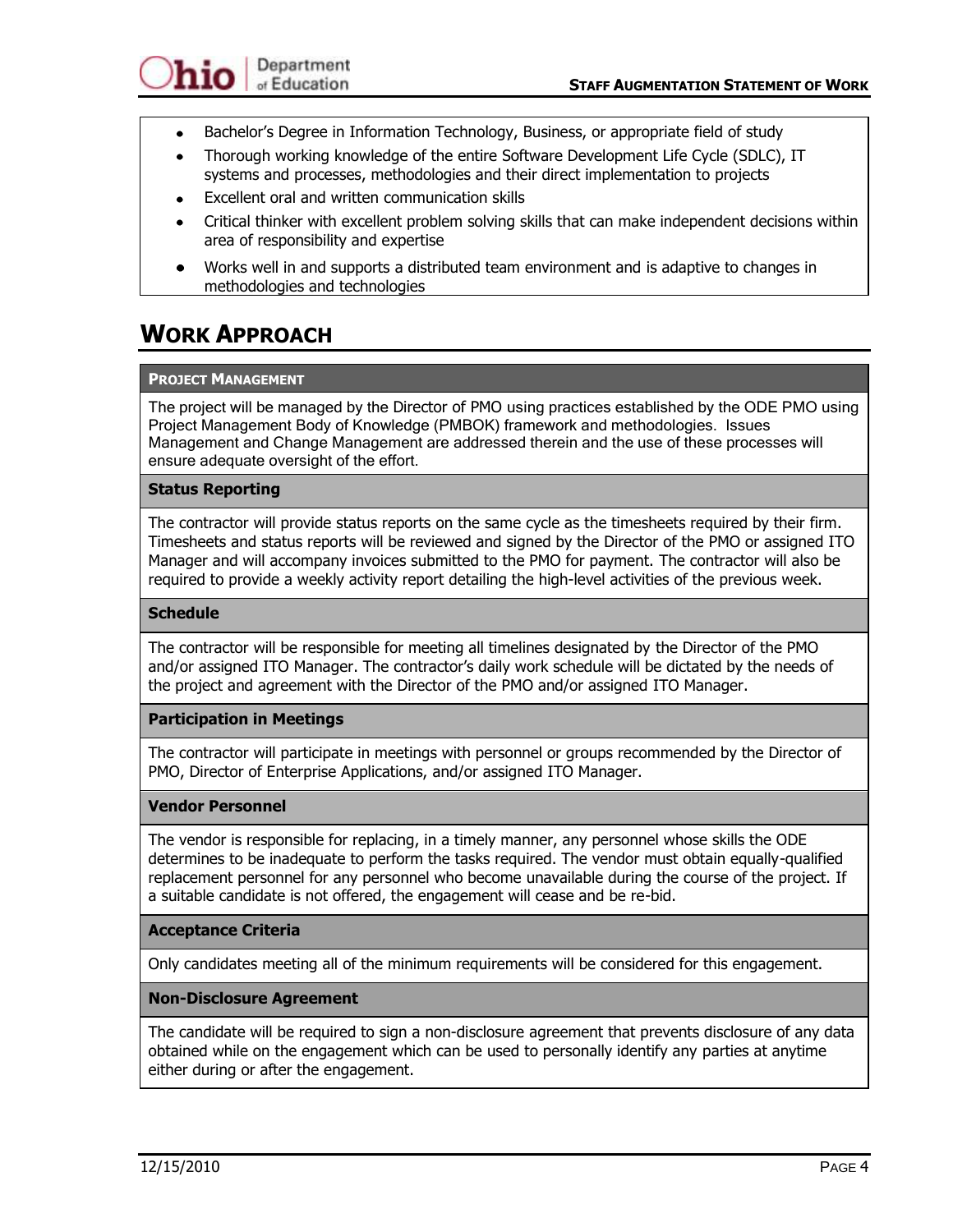### **DELIVERABLES**

#### **LIST OF KEY DELIVERABLES**

Although this is a time and materials engagement, rather than a deliverables-based engagement, some of the work may require a formal signoff. The contractor will be responsible, at a minimum, for the following Deliverables.

#### **Deliverable 01**

ARRA Reporting Tool developed utilizing SharePoint 2010.

#### **Deliverable 02**

System documentation, including technical specifications, architecture diagrams as appropriate, and testing protocols and results

### **ROLES AND RESPONSIBILITIES**

| <b>FUNCTIONAL</b><br><b>AREA</b>        | <b>REQUIRED ROLE</b>  | <b>RESPONSIBILITIES</b>                                                                                                                                                          | <b>STAFF</b>                                         |
|-----------------------------------------|-----------------------|----------------------------------------------------------------------------------------------------------------------------------------------------------------------------------|------------------------------------------------------|
| <b>CIO</b>                              | Executive<br>Sponsor  | Represents business interests of the<br>project. Fulfills the following<br>responsibilities:                                                                                     | ODE CIO                                              |
|                                         |                       | Provides guidance on policy                                                                                                                                                      |                                                      |
| ITO / Enterprise<br><b>Applications</b> | Technology<br>Sponsor | Represents technology interests of the<br>project. Fulfills the following<br>responsibilities:                                                                                   | ODE Director of<br>Enterprise<br><b>Applications</b> |
|                                         |                       | • Provides guidance for technological<br><b>issues</b><br>Makes decisions on issues escalated<br>by the Applications Development<br>Manager<br>Reviews and approves deliverables |                                                      |
|                                         |                       | as appropriate<br>Attends all status meetings during<br>which technological issues will be<br>discussed.                                                                         |                                                      |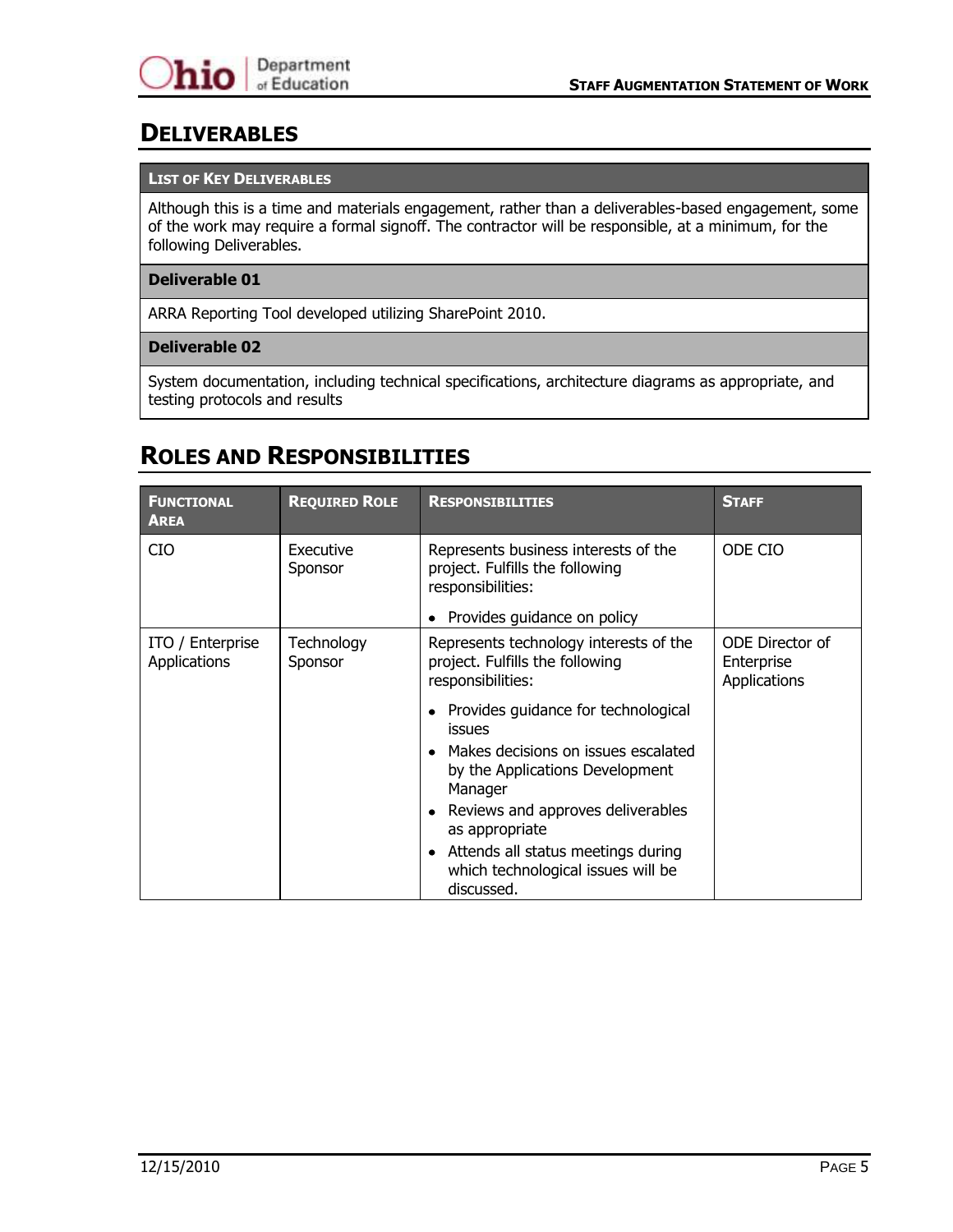

| <b>FUNCTIONAL</b><br><b>AREA</b> | <b>REQUIRED ROLE</b> | <b>RESPONSIBILITIES</b>                                                                                                                                                                                                                                                                                                                                                                                                                                                            | <b>STAFF</b>                                            |
|----------------------------------|----------------------|------------------------------------------------------------------------------------------------------------------------------------------------------------------------------------------------------------------------------------------------------------------------------------------------------------------------------------------------------------------------------------------------------------------------------------------------------------------------------------|---------------------------------------------------------|
| ITO/PMO                          | Project Manager      | Director of the<br>Represents ODE Project Management<br>Office interests of the project. Fulfills<br><b>PMO</b><br>the following responsibilities:                                                                                                                                                                                                                                                                                                                                 |                                                         |
|                                  |                      | • Develops the project plan<br>• Approves or disapproves vendor<br>invoices<br>• Manages scope change and control<br>• Reports progress and escalates<br>problems as needed to Project<br><b>Executive Sponsors</b><br>• Approves or disapproves vendor<br>timesheets<br>• Reviews consultant deliverables<br>• Oversees and coordinates all aspects<br>of consultant's day-to-day task work<br>• Provides interfaces with vendor<br>company officers<br>Leads all status meetings |                                                         |
| Data Services                    | Data Manager         | Is involved throughout the application<br>and database development lifecycle.<br>Fulfills the following responsibilities:<br>• Is involved in the gathering of<br>requirements<br>• Reviews and assists in the<br>development of project<br>documentation<br>• Assists in report development<br>• Attends all status meetings during<br>which data, reports, and data<br>exchanges will be discussed                                                                               | Manager of the<br><b>ODE Data</b><br>Management<br>Team |

### **SCHEDULE AND BUDGET**

### **Vendor Payment Process**

Vendor/State STS Agreement

#### **Terms and Conditions**

Vendor/State STS Agreement

#### **Termination Provisions**

Vendor/State STS Agreement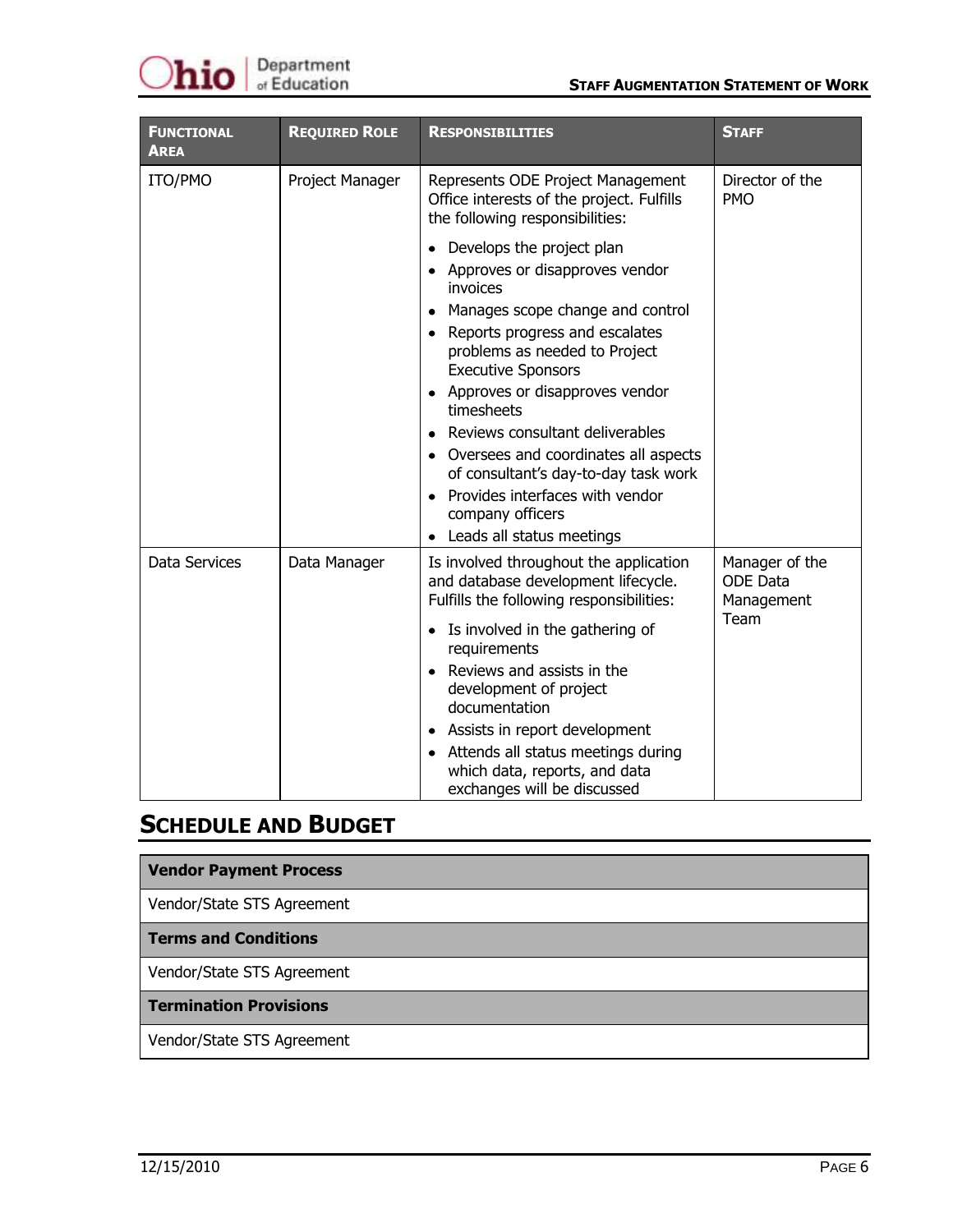### **Standards Compliance**

Adherence to all applicable ODE documented standards is mandatory.

## **OTHER VENDOR SUBMISSION INFORMATION**

#### **Vendor Submissions**

Please provide each candidate resume and your associated hourly rate. The quote must be on company letterhead and include the STS category and associated STS rate, discounted rate if applicable, and the total proposed contract amount using 850 hours for FY2011. In addition, please have your proposed candidate complete the associated Pre-Interview Questionnaire and include the completed document with your submission.

Submitting vendors will provide an executed Standard Affirmation and Disclosure Form per Executive Order 2010-09S shown below.

**Executive Order 2010-09S**: Banning the Expenditure of Public Funds for Offshore Services - Prospective Service Providers shall be required to:

- Affirm that they understand and will abide by the requirements of this Order.
- Disclose the location(s) where all services will be performed by any contractor or subcontractor.
- Disclose the locations(s) where any state data associated with any of the services they are providing, or seek to provide, will be accessed, tested, maintained, backed-up or stored.
- Disclose any shift in the location of any services being provided by the contractor or any subcontractor.
- Disclose the principal location of business for the contractor and all subcontractors who are supplying services to the state under the proposed contract.

**Note** - During the performance of this contract, the vendor shall not change the location(s) of the country where services are performed, or change the location(s) of the country where the data are maintained or made available without prior written approval of the Department, if applicable.

Send your candidate offering to me via email [\(marsha.ward@ode.state.oh.us\)](mailto:marsha.ward@ode.state.oh.us) with a copy to the ODE Agency Procurement Officer [\(Amadu.sonkoh@ode.state.oh.us\)](mailto:Amadu.sonkoh@ode.state.oh.us) by 5:00 PM on Thursday, December 30, 2010. Please submit no more than two qualified candidates.

#### **An MS Word version of the Pre-Interview Questionnaire can be found on the Notification to IT Vendors page on the ODE website (www.education.ohio.gov).**

**Note -** All information contained in a vendor proposal is considered public information unless disclosure is prohibited by state or federal law.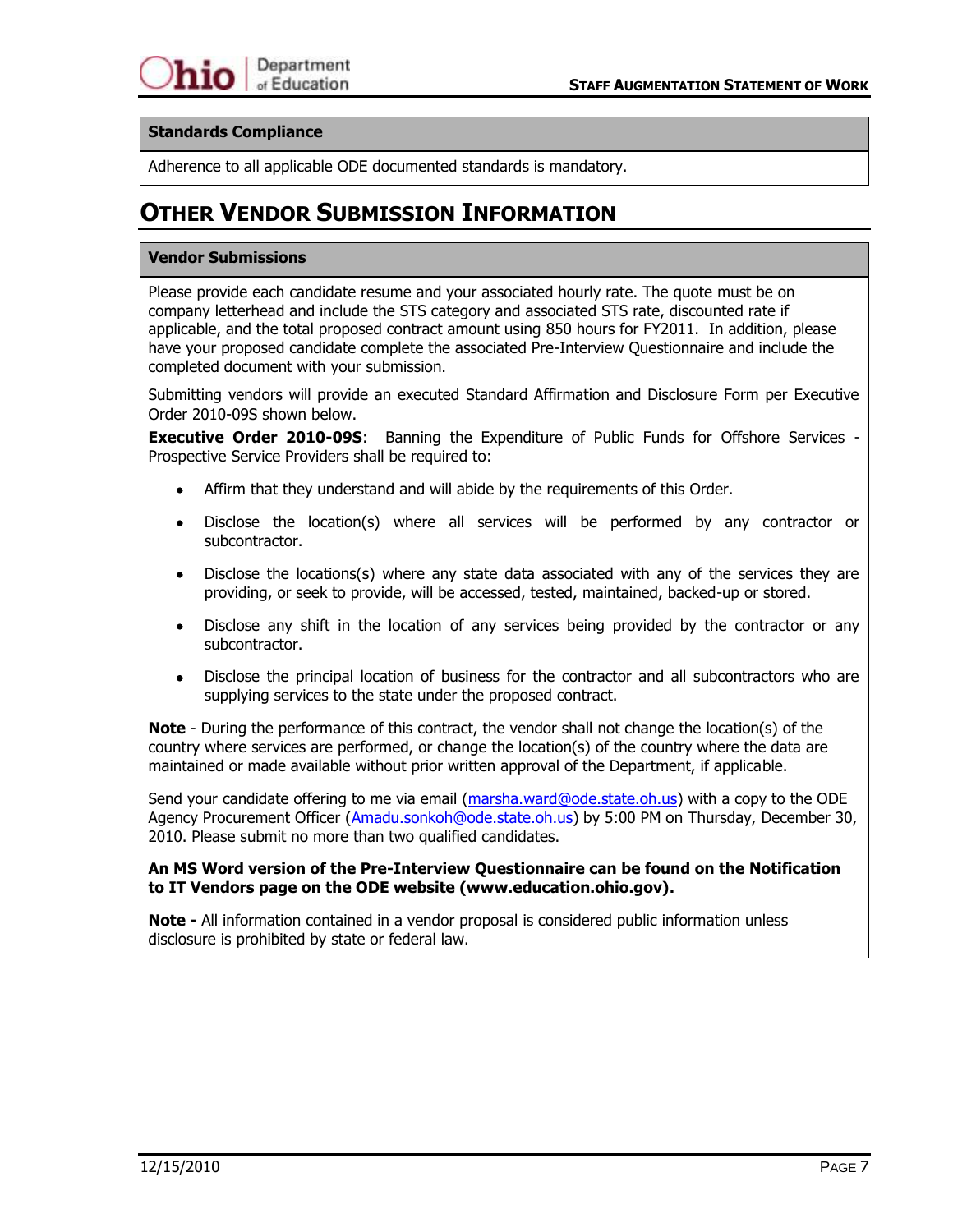### **DEPARTMENT OF ADMINISTRATIVE SERVICES**

STANDARD AFFIRMATION AND DISCLOSURE FORM

EXECUTIVE ORDER 2010-09S

Banning the Expenditure of Public Funds on Offshore Services

All of the following provisions must be included in all invitations to bid, requests for proposals, state term schedules, multiple award contracts, requests for quotations, informal quotations and statements of work. This information is to be submitted as part of the response to any of the procurement methods listed.

### **CONTRACTOR/SUBCONTRACTOR AFFIRMATION AND DISCLOSURE:**

By the signature affixed to this response, the Bidder/Offeror affirms, understands and will abide by the requirements of Executive Order 2010-09S issued by Ohio Governor Ted Strickland. If awarded a contract, the Bidder/Offeror becomes the Contractor and affirms that both the Contractor and any of its subcontractors shall perform no services requested under this Contract outside of the United States. The Executive Order is attached and is available at the following website: [\(http://www.governor.ohio.gov/Default.aspx?tabid=1495\)](http://www.governor.ohio.gov/Default.aspx?tabid=1495).

The Bidder/Offeror shall provide all the name(s) and location(s) where services under this Contract will be performed in the spaces provided below or by attachment. Failure to provide this information as part of the response will deem the Bidder/Offeror not responsive and no further consideration will be given to the response. Bidder/Offeror's offering will not be considered. If the Bidder/Offeror will not be using subcontractors, indicate "Not Applicable" in the appropriate spaces.

1. Principal location of business of Contractor:

(Address) (City, State, Zip)

Name/Principal location of business of subcontractor(s):

(Name) (Address, City, State, Zip)

(Name) (Address, City, State, Zip)

2. Location where services will be performed by Contractor:

(Address) (City, State, Zip)

Name/Location where services will be performed by subcontractor(s):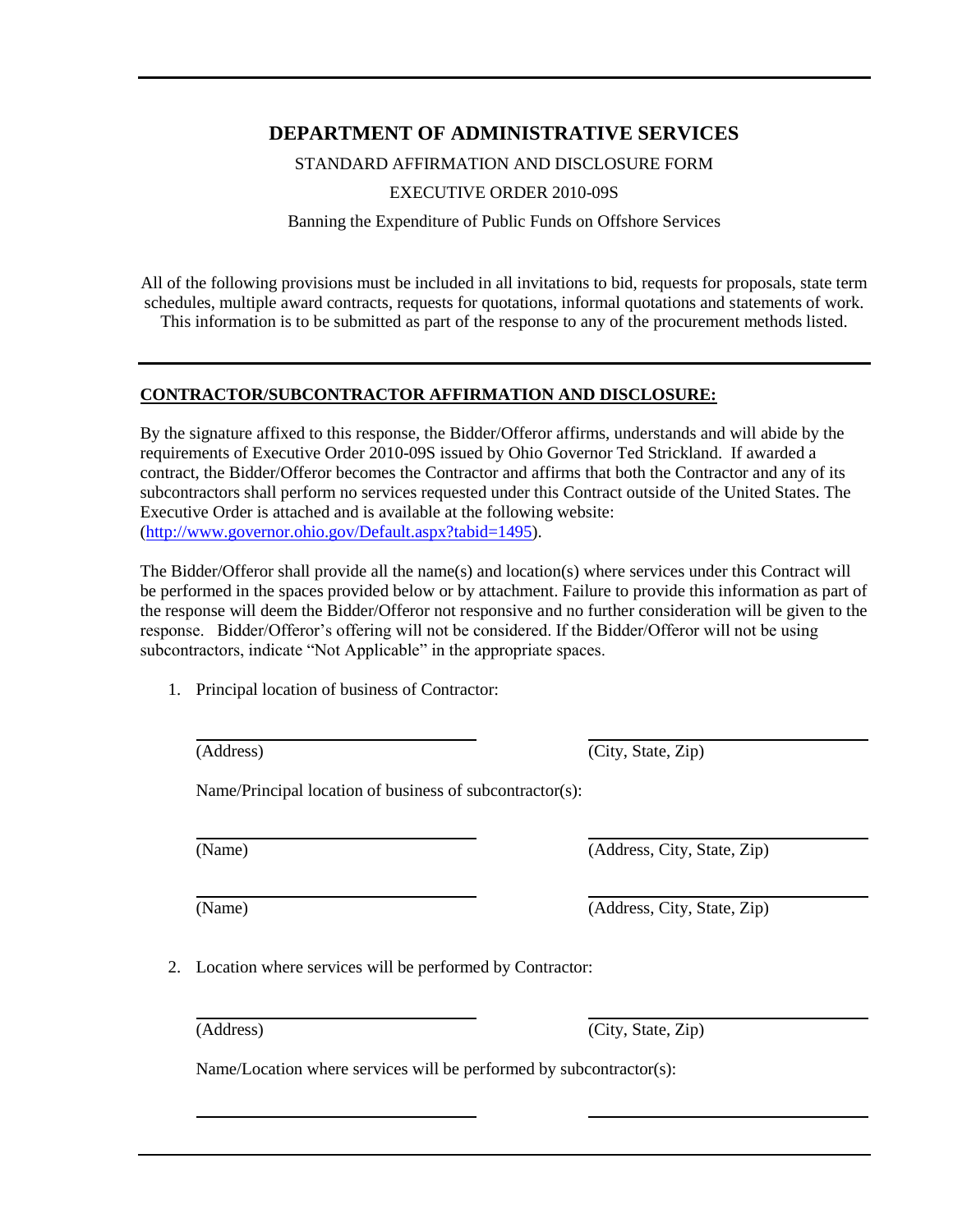| (Address)             | (Address, City, State, Zip)                                                                     |
|-----------------------|-------------------------------------------------------------------------------------------------|
| $Sub-contractor(s)$ : | Name/Location(s) where state data will be stored, accessed, tested, maintained or backed-up by  |
| (Name)                | (Address, City, State, Zip)                                                                     |
| (Name)                | (Address, City, State, Zip)                                                                     |
| (Name)                | (Address, City, State, Zip)                                                                     |
| (Name)                | (Address, City, State, Zip)                                                                     |
| (Name)                | (Address, City, State, Zip)                                                                     |
|                       | Location where services to be performed will be changed or shifted by Contractor:               |
| (Address)             | (Address, City, State, Zip)                                                                     |
|                       | Name/Location(s) where services will be changed or shifted to be performed by subcontractor(s): |
| (Name)                | (Address, City, State, Zip)                                                                     |

(Name) (Address, City, State, Zip)

3. Location where state data will be stored, accessed, tested, maintained or backed-up, by

(Name) (Address, City, State, Zip)

(Name) (Address, City, State, Zip)

(Name) (Address, City, State, Zip)

Contractor:

(Name) (Address, City, State, Zip)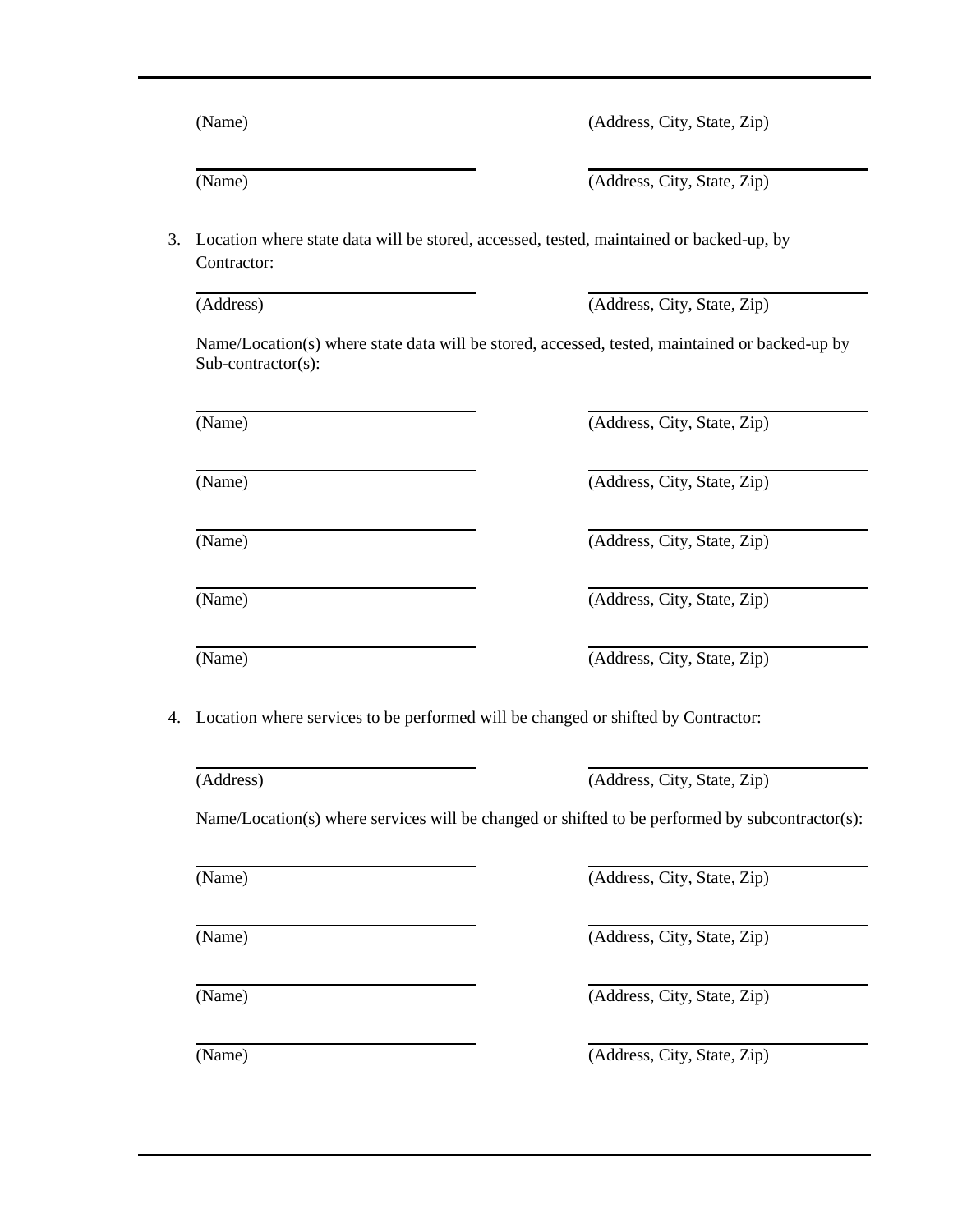

# **PRE-INTERVIEW QUESTIONNAIRE**

# **PROJECT IDENTIFICATION AND CONTACTS**

| <b>PROJECT IDENTIFICATION</b>                     |                           |                                                       |              |
|---------------------------------------------------|---------------------------|-------------------------------------------------------|--------------|
| <b>Project Name</b>                               |                           |                                                       | <b>Date</b>  |
| 12/15/2010<br>Microsoft SharePoint 2010 Developer |                           |                                                       |              |
| <b>ODE PROJECT CONTACTS</b>                       |                           |                                                       |              |
| <b>Name</b>                                       | <b>Title/Organization</b> | <b>Email Address</b>                                  | <b>Phone</b> |
| Marsha Ward                                       | Director, PMO             | Marsha.ward@ode.state.oh.us                           | 614-728-5117 |
| <b>VENDOR CONTACTS</b>                            |                           |                                                       |              |
| <b>Vendor Name</b>                                | <b>Candidate Name</b>     | <b>Account Manager Name, Email Address, and Phone</b> |              |
|                                                   |                           |                                                       |              |

## **QUESTIONNAIRE**

**Directions:** Please complete the following questionnaire, specifically addressing your experiences. Provide concise answers to all questions.

|       | <b>QUESTIONNAIRE</b>                                                                                                                                                                                                                                                                                                                                                                                     |        |  |  |
|-------|----------------------------------------------------------------------------------------------------------------------------------------------------------------------------------------------------------------------------------------------------------------------------------------------------------------------------------------------------------------------------------------------------------|--------|--|--|
| #     | Question                                                                                                                                                                                                                                                                                                                                                                                                 | Answer |  |  |
|       | <b>Required Skills</b>                                                                                                                                                                                                                                                                                                                                                                                   |        |  |  |
|       | How many years of IT experience do you have?                                                                                                                                                                                                                                                                                                                                                             |        |  |  |
| $2-a$ | How many years of experience do you have using Visual<br>Studio, SharePoint Designer, and/or other tools to developing<br>moderately complex tools and applications (e.g. leveraging<br>web services, database driven (including non-SQL Server<br>back ends), workflows, identity based authorization, etc.)<br>using with Microsoft SharePoint 2007 projects? Please<br>identify the primary projects. |        |  |  |